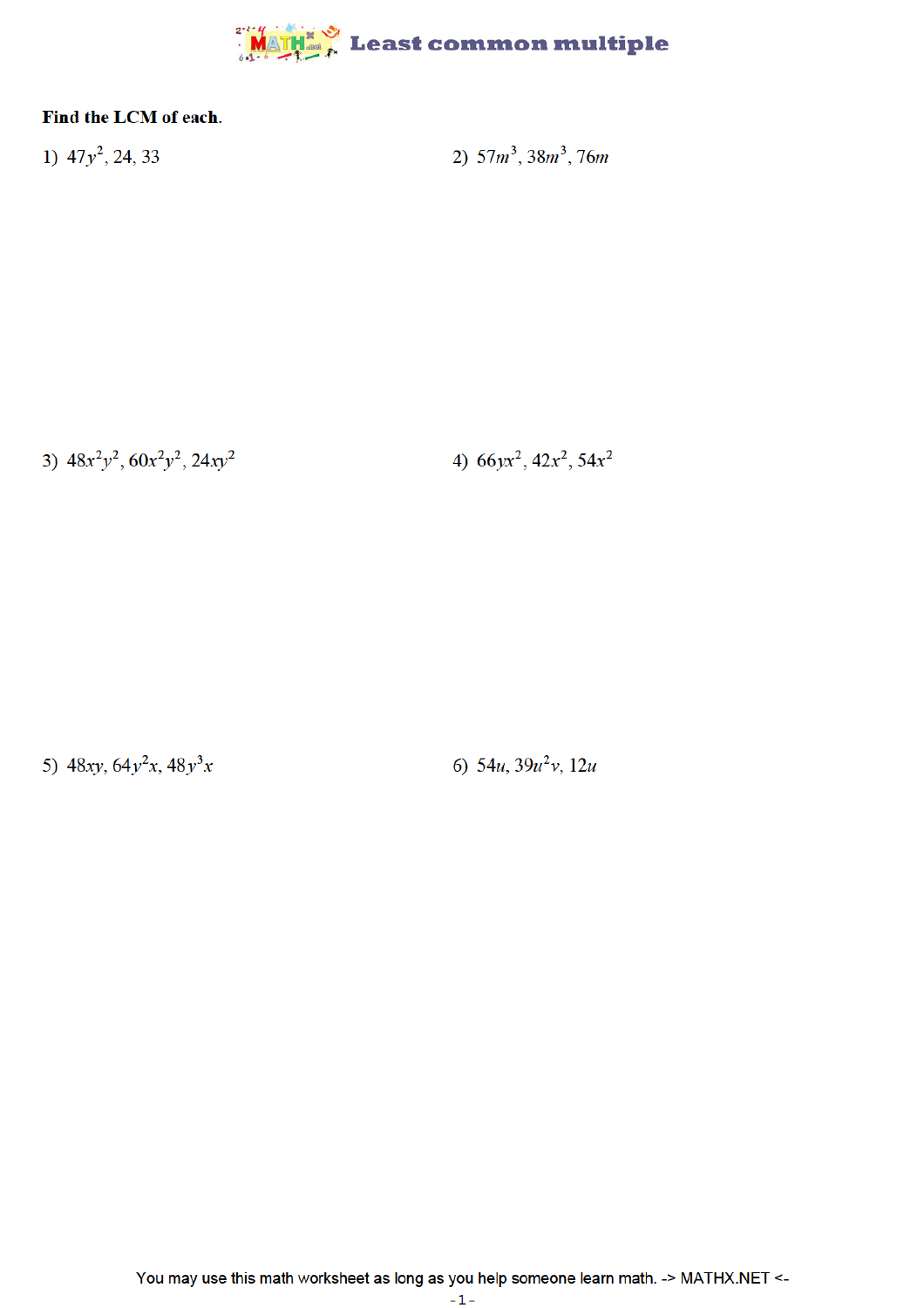9)  $39x^4$ ,  $39x^2$ ,  $65x^3$ 

10)  $60b^2a$ ,  $40a^3$ ,  $30a^2b$ 

11) 60y, 20x, 30x

12)  $40a^2b$ ,  $30b^3$ ,  $20ab^2$ 

13)  $80y^2x, 60yx, 40y^2x$ 

14) 36m, 36m<sup>2</sup>, 54mn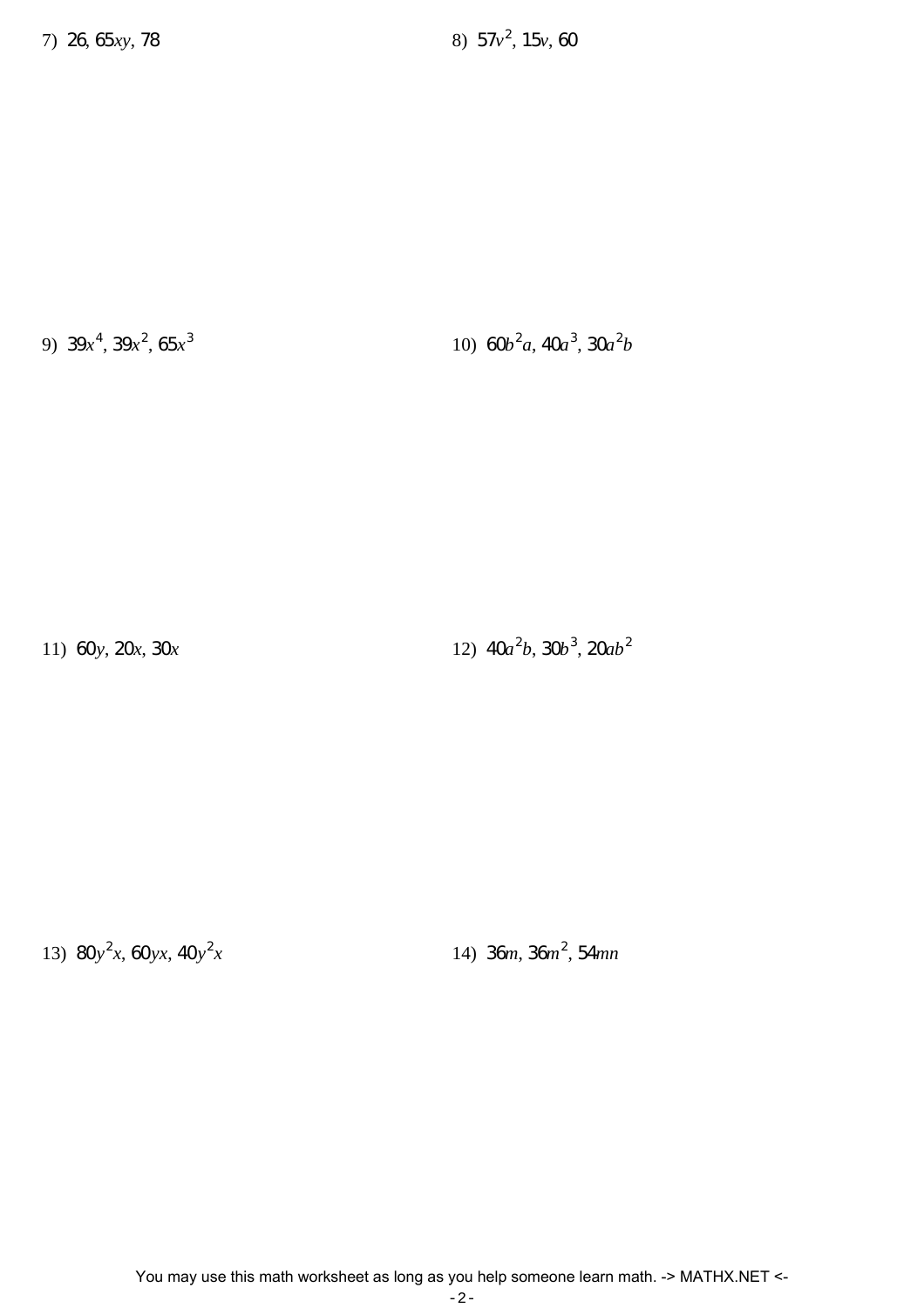16)  $51m^2$ ,  $51m$ , 68mn

17)  $70y^3x$ ,  $42x^2y^2$ ,  $14y^3x$ 

18) 68 yx, 80x, 68x

19) 70y,  $56y^2$ , 28xy

20)  $42y^2$ ,  $48x$ , 69

21)  $44x^2$ ,  $33yx^2$ ,  $77x^2$ 

22)  $78u^3v$ ,  $78u^4$ ,  $65u^4$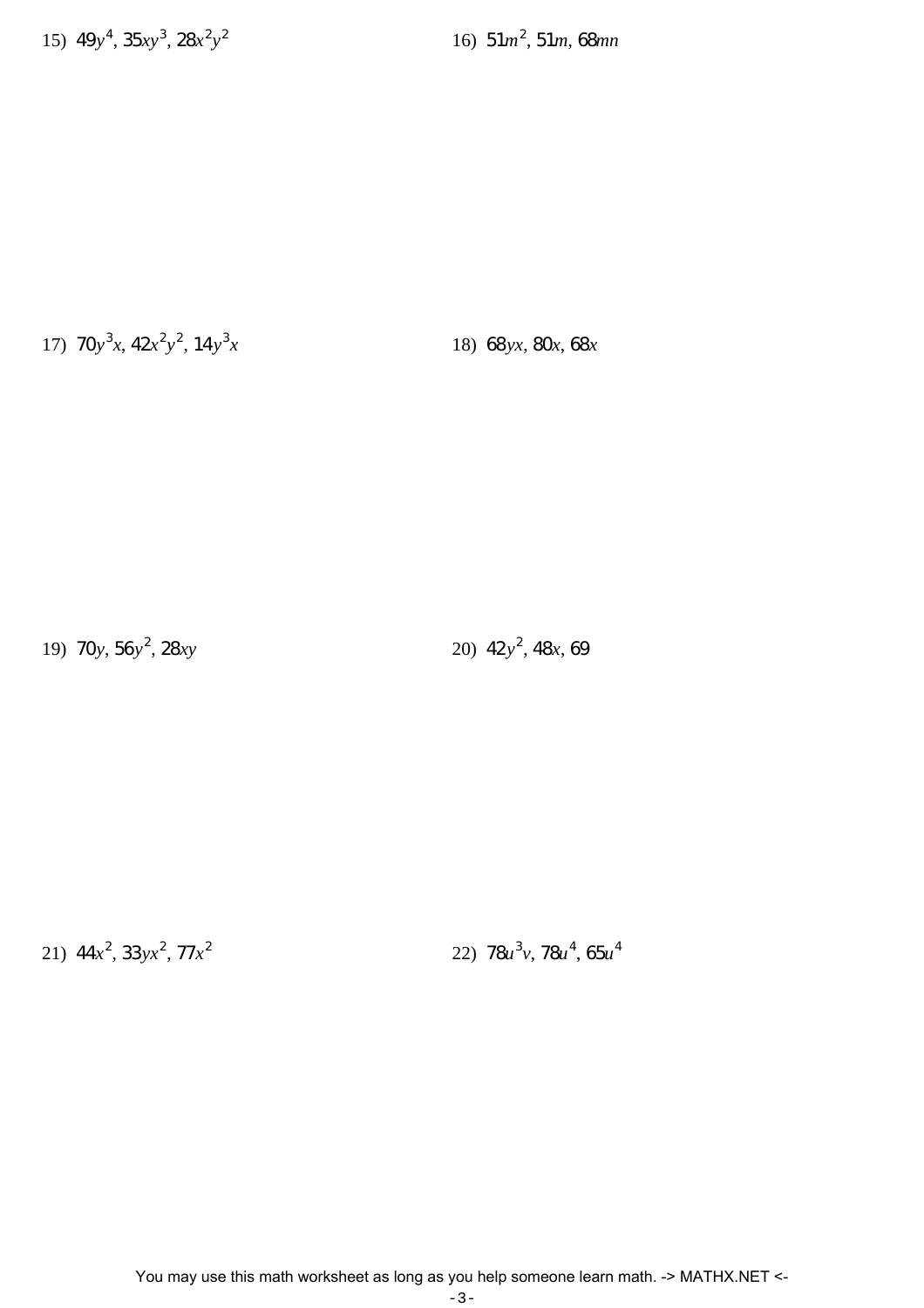24)  $66x^2$ , 33, 33y

25)  $16a^4$ ,  $56a^3$ ,  $24b^2a^2$ 

26) 72, 72x, 72y

27) 72, 54y, 54 $x^2$ 

28)  $32a^2$ , 72*b*, 40

29)  $45n^2$ , 60,  $75m^2$ 

30) 70y,  $10x^2$ , 65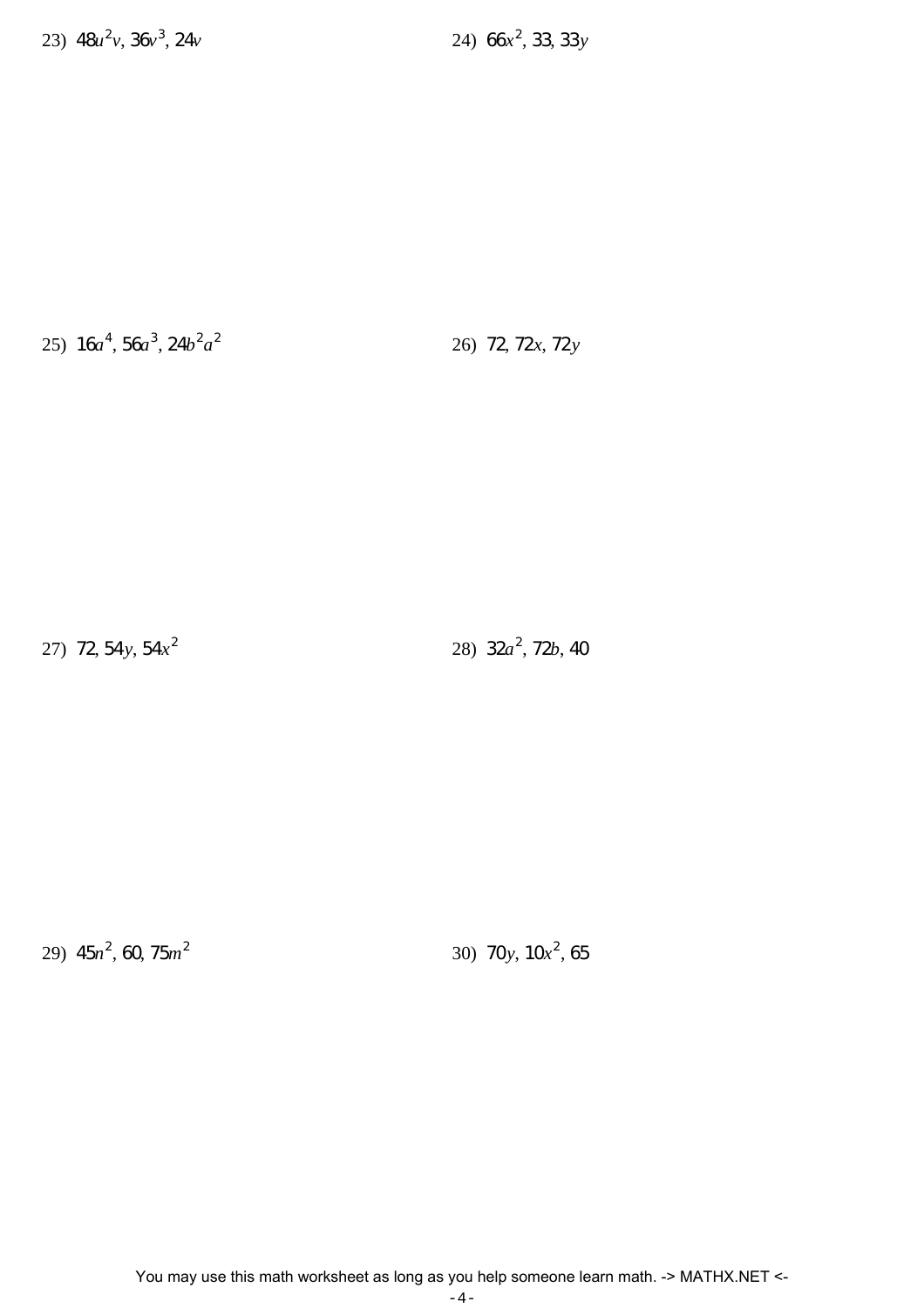## Find the LCM of each.

1)  $47y^2$ , 24, 33  $12408y^2$ 

2)  $57m^3$ ,  $38m^3$ ,  $76m$  $228m^3$ 

3)  $48x^2y^2$ ,  $60x^2y^2$ ,  $24xy^2$  $240x^2y^2$ 

4)  $66yx^2$ ,  $42x^2$ ,  $54x^2$  $4158$  yx<sup>2</sup>

5)  $48xy, 64y^2x, 48y^3x$  $192y^3x$ 

6)  $54u$ ,  $39u^2v$ ,  $12u$  $1404u^2v$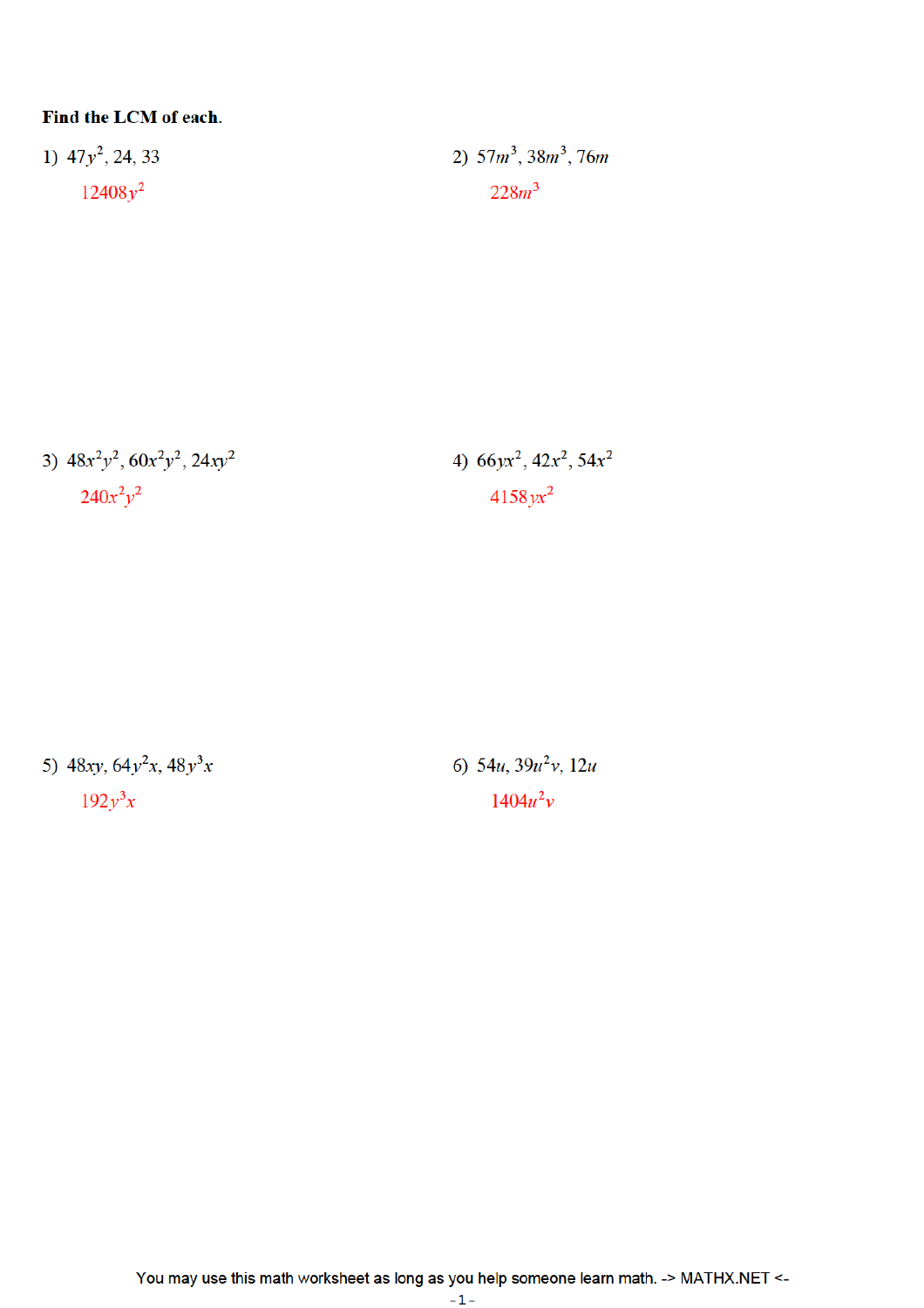7) 26, 65xy, 78

 $390xy$ 

8)  $57v^2$ ,  $15v$ , 60  $1140v^2$ 

9)  $39x^4$ ,  $39x^2$ ,  $65x^3$  $195x^4$ 

10)  $60b^2a$ ,  $40a^3$ ,  $30a^2b$  $120b^2a^3$ 

11) 60y, 20x, 30x

 $60yx$ 

12)  $40a^2b$ ,  $30b^3$ ,  $20ab^2$  $120a^2b^3$ 

13)  $80y^2x, 60yx, 40y^2x$  $240y^2x$ 

14) 36m, 36m<sup>2</sup>, 54mn  $108nm^2$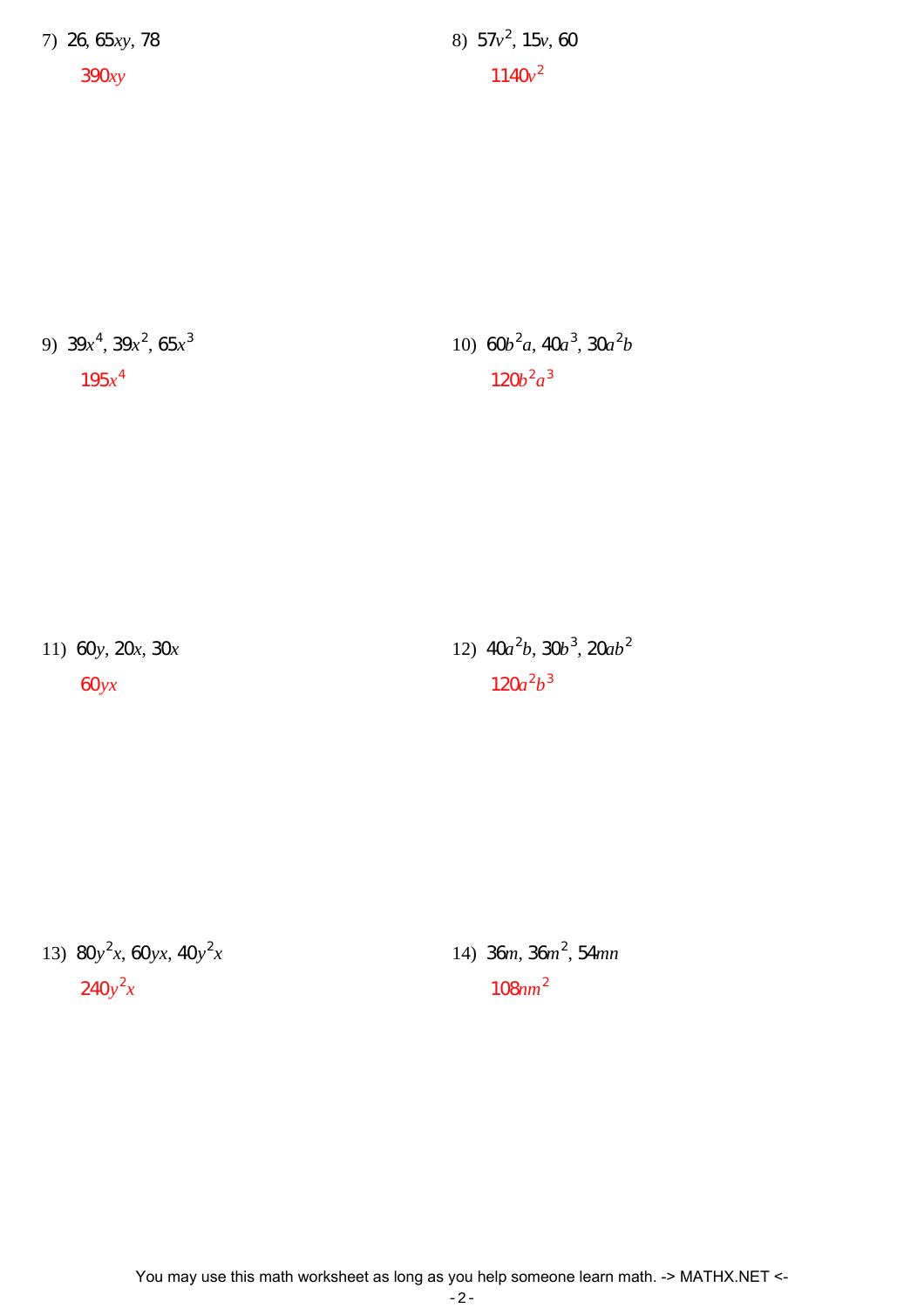15)  $49y^4$ ,  $35xy^3$ ,  $28x^2y^2$  $980x^2y^4$ 

16)  $51m^2$ ,  $51m$ ,  $68mn$  $204nm^2$ 

17)  $70y^3x$ ,  $42x^2y^2$ ,  $14y^3x$  $210y^3x^2$ 

18) 68 yx, 80x, 68x  $1360$ yx

19) 70y,  $56y^2$ ,  $28xy$  $280xy^2$ 

20)  $42y^2$ ,  $48x$ , 69  $7728y^2x$ 

21)  $44x^2$ ,  $33yx^2$ ,  $77x^2$  $924$  yx<sup>2</sup>

22)  $78u^3v$ ,  $78u^4$ ,  $65u^4$  $390vu<sup>4</sup>$